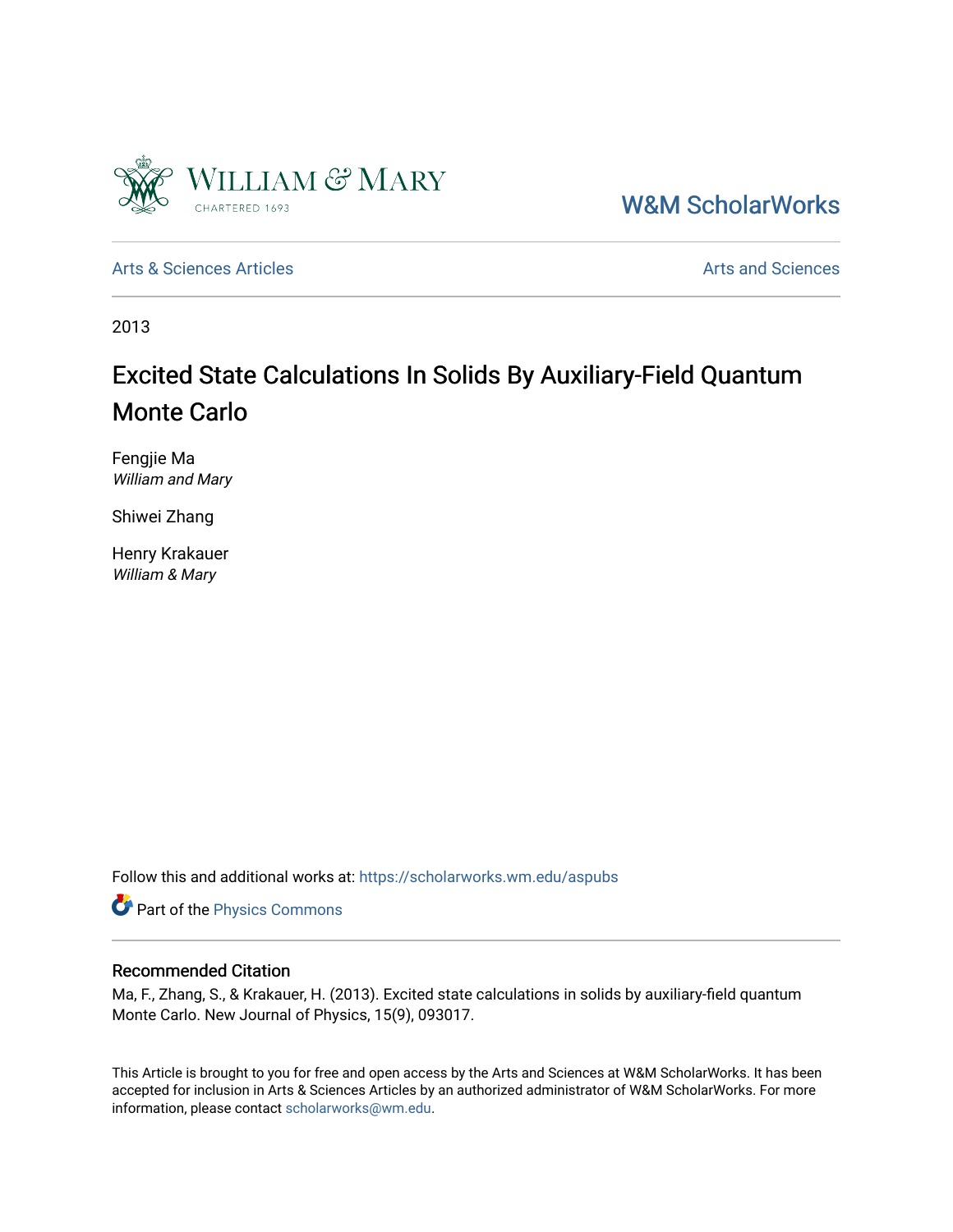The open access journal at the forefront of physics

Deutsche Physikalische Gesellschaft (DDPG IOP Institute of Physics

#### **PAPER • OPEN ACCESS**

### Excited state calculations in solids by auxiliaryfield quantum Monte Carlo

To cite this article: Fengjie Ma et al 2013 New J. Phys. **15** 093017

View the **[article online](https://doi.org/10.1088/1367-2630/15/9/093017)** for updates and enhancements.

#### Related content

- [Quantum Monte Carlo study of high](http://iopscience.iop.org/article/10.1088/1367-2630/15/11/113005) [pressure solid molecular hydrogen](http://iopscience.iop.org/article/10.1088/1367-2630/15/11/113005) Sam Azadi, W M C Foulkes and Thomas D Kühne
- [Applications of quantum Monte Carlo](http://iopscience.iop.org/article/10.1088/0034-4885/74/2/026502) [methods in condensed systems](http://iopscience.iop.org/article/10.1088/0034-4885/74/2/026502) Jindich Koloren and Lubos Mitas
- [Transition metal oxides using quantum](http://iopscience.iop.org/article/10.1088/0953-8984/19/34/343201) [Monte Carlo](http://iopscience.iop.org/article/10.1088/0953-8984/19/34/343201) **Lucas K Wagner**

#### Recent citations

- [Singlet–Triplet Energy Gaps of Organic](http://dx.doi.org/10.1021/acs.jctc.9b00534) **[Biradicals and Polyacenes with Auxiliary-](http://dx.doi.org/10.1021/acs.jctc.9b00534)**[Field Quantum Monte Carlo](http://dx.doi.org/10.1021/acs.jctc.9b00534) James Shee et al -
- [Variational Excitations in Real Solids:](http://dx.doi.org/10.1103/PhysRevLett.123.036402) [Optical Gaps and Insights into Many-Body](http://dx.doi.org/10.1103/PhysRevLett.123.036402) **[Perturbation Theory](http://dx.doi.org/10.1103/PhysRevLett.123.036402)** Luning Zhao and Eric Neuscamman
- [Non-orthogonal multi-Slater determinant](http://dx.doi.org/10.1063/1.5049143) [expansions in auxiliary field quantum](http://dx.doi.org/10.1063/1.5049143) [Monte Carlo](http://dx.doi.org/10.1063/1.5049143) Edgar Josu&#233 et al



# **IOP ebooks**™

Bringing you innovative digital publishing with leading voices to create your essential collection of books in STEM research.

Start exploring the collection - download the first chapter of every title for free.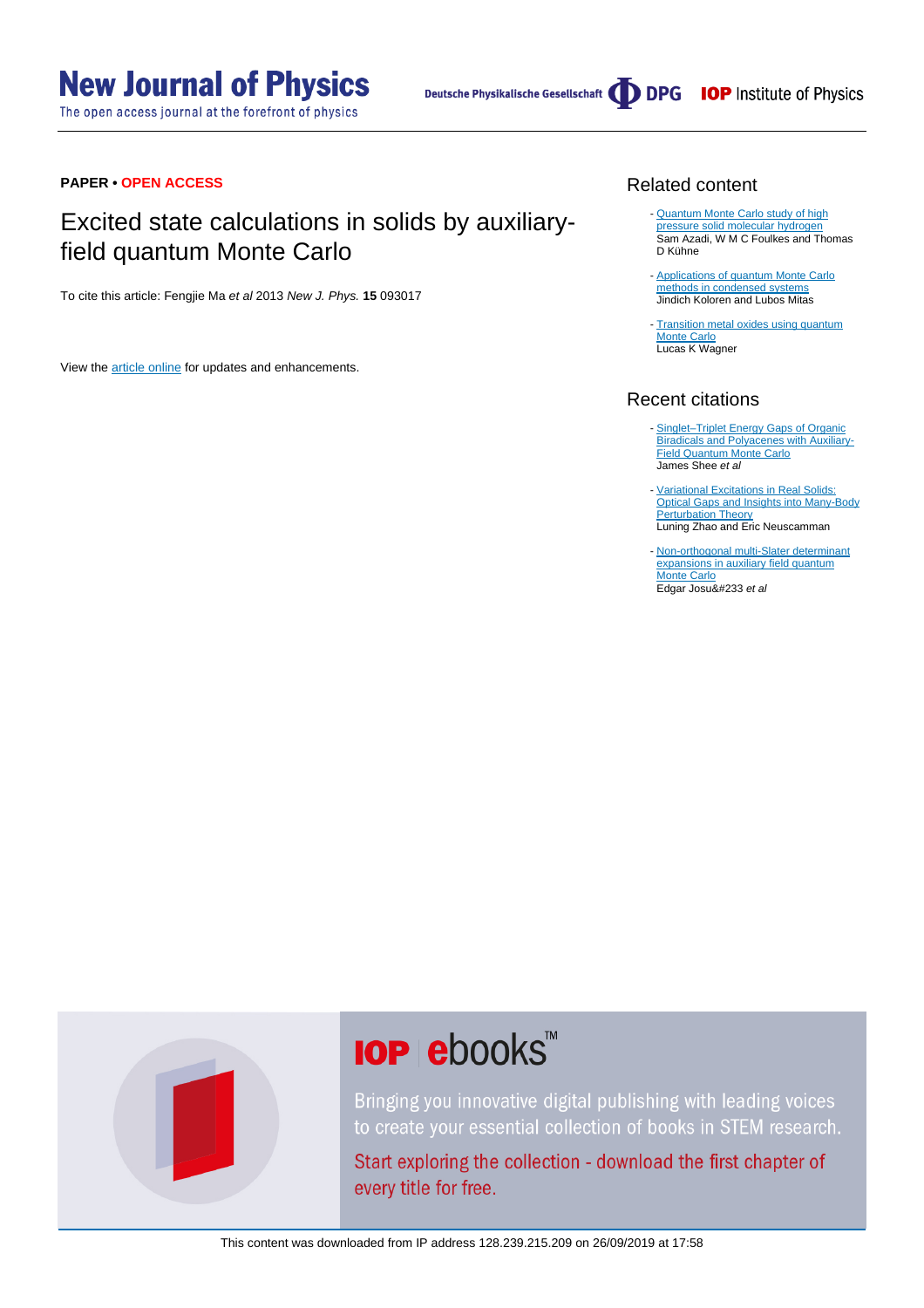# **New Journal of Physics** The open access journal for physics

## **Excited state calculations in solids by auxiliary-field quantum Monte Carlo**

#### **Fengjie Ma, Shiwei Zhang and Henry Krakauer**

Department of Physics, College of William and Mary, Williamsburg, VA 23187, USA E-mail: [fma01@wm.edu,](mailto:fma01@wm.edu) [shiwei@wm.edu](mailto:shiwei@wm.edu) and [hxkrak@wm.edu](mailto:hxkrak@wm.edu)

*New Journal of Physics* **15** (2013) 093017 (11pp) Received 11 April 2013 Published 13 September 2013 Online at <http://www.njp.org/> doi:10.1088/1367-2630/15/9/093017

**Abstract.** We present an approach for *ab initio* many-body calculations of excited states in solids. Using auxiliary-field quantum Monte Carlo, we introduce an orthogonalization constraint with virtual orbitals to prevent collapse of the stochastic Slater determinants in the imaginary-time propagation. Trial wave functions from density-functional calculations are used for the constraints. Detailed band structures can be calculated. Results for standard semiconductors are in good agreement with experiments; comparisons are also made with *GW* calculations and the connections and differences are discussed. For the challenging ZnO wurtzite structure, we obtain a fundamental band gap of 3.26(16) eV, consistent with experiments.

 $\odot$ 

Content from this work may be used under the terms of the [Creative Commons Attribution 3.0 licence.](http://creativecommons.org/licenses/by/3.0)

Any further distribution of this work must maintain attribution to the author(s) and the title of the work, journal citation and DOI.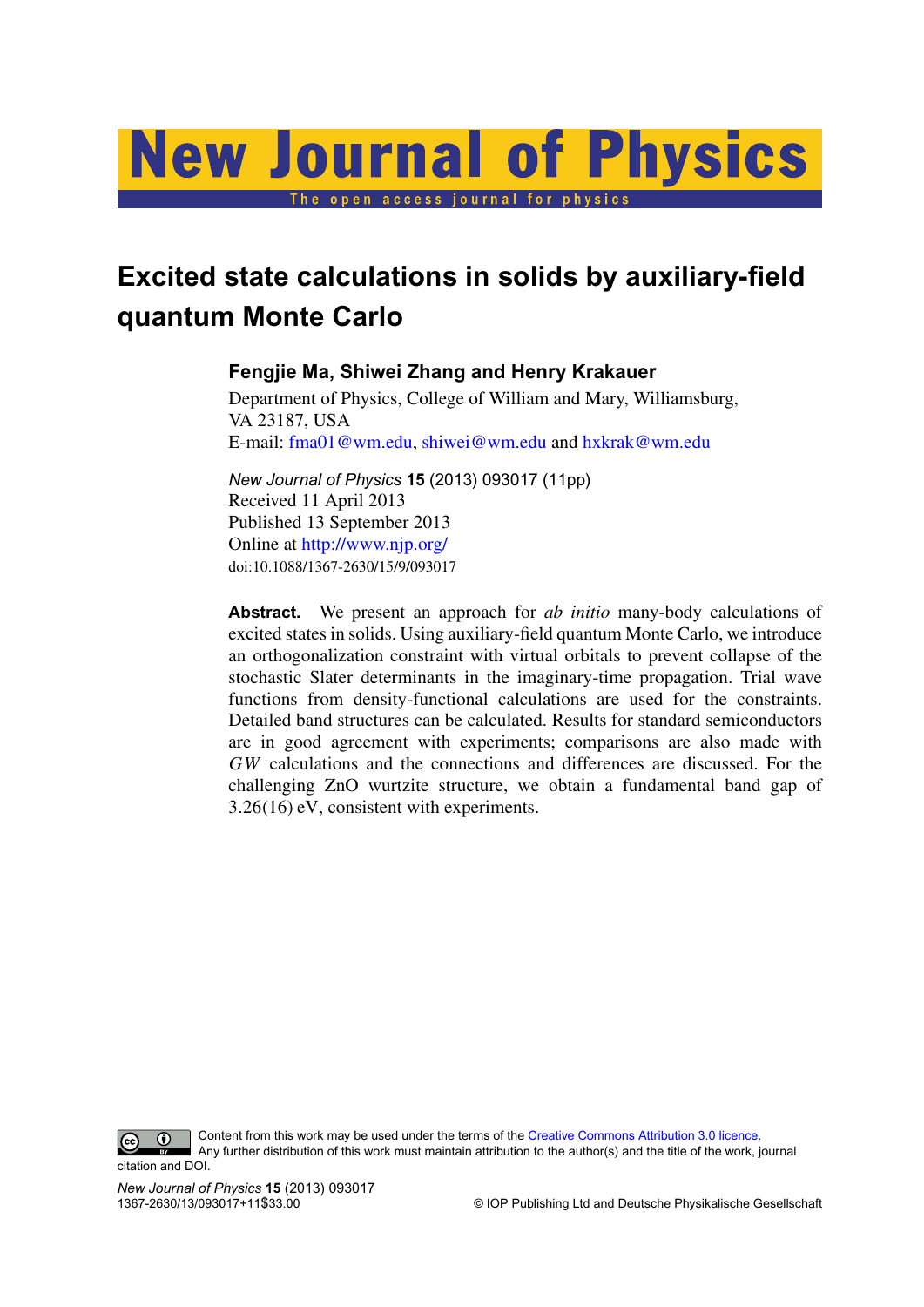**IOP** Institute of Physics **ODEUTSCHE PHYSIKALISCHE GESELLSCHAFT** 

#### **Contents**

|  | 1. Introduction<br>2. Methodology |                                                              |                          |  |  |  |  |  |
|--|-----------------------------------|--------------------------------------------------------------|--------------------------|--|--|--|--|--|
|  |                                   |                                                              |                          |  |  |  |  |  |
|  |                                   |                                                              | $\overline{\phantom{a}}$ |  |  |  |  |  |
|  |                                   |                                                              | $\overline{5}$           |  |  |  |  |  |
|  |                                   |                                                              |                          |  |  |  |  |  |
|  | 3. Applications                   |                                                              |                          |  |  |  |  |  |
|  |                                   | 3.1. The band structure of silicon $\ldots$ , , , , , , ,  7 |                          |  |  |  |  |  |
|  |                                   |                                                              |                          |  |  |  |  |  |
|  |                                   |                                                              | $8^{\circ}$              |  |  |  |  |  |
|  | 10<br>4. Discussion and summary   |                                                              |                          |  |  |  |  |  |
|  | <b>Acknowledgments</b>            |                                                              |                          |  |  |  |  |  |
|  | <b>References</b>                 |                                                              |                          |  |  |  |  |  |

#### **1. Introduction**

The accurate calculation of excited states in extended systems is a leading challenge in modern electronic structure theory. Density functional theory (DFT), which usually gives good results for ground state properties of materials without strong electron correlation, suffers from the well-known band-gap problem even for simple semiconductors  $[1-3]$ . The use of hybrid functionals, which incorporate a portion of exact exchange from Hartree–Fock (HF) theory, has resulted in significant improvements for semiconductors with small to medium gaps, but less so for large gap systems [\[4\]](#page-11-0). Time-dependent DFT and many-body perturbative approaches have shown considerable promise [\[5\]](#page-11-0). The *GW* method is perhaps the simplest and most widely used of the latter and has led to dramatically improved results, largely for simple sp bonded materials [\[6\]](#page-11-0). It is less successful in materials that are more strongly correlated. In wurtzite structure ZnO, for example, the accuracy of *GW* quasi-particle excitation energies is still a matter of some controversy [\[7–11\]](#page-12-0). A general approach which allows accurate calculations of electronic excitations across a wide variety of solids is thus very much in need.

Quantum Monte Carlo (QMC) [\[12,](#page-12-0) [13\]](#page-12-0) is a non-perturbative, many-body computational method which is uniquely capable of scaling up to large system sizes and which in principle does not involve empirical parameters. Ground-state calculations with several flavors of QMC have seen significant recent development [\[12–14\]](#page-12-0). Although some excited states calculations have also been performed, for example, calculations in molecules [\[15,](#page-12-0) [16\]](#page-12-0) and diffusion Monte Carlo (DMC) calculations of excitation energies of silicon and diamond at some high symmetry *k*-points [\[17,](#page-12-0) [18\]](#page-12-0), the capability of QMC to treat excited states in general is much less developed. A major reason for this is the intrinsic difficulty of maintaining orthogonality with the lowerlying states when the targeted many-body excited state is being represented stochastically in an imaginary-time projection method.

The auxiliary-field quantum Monte Carlo (AFQMC) method ([\[13\]](#page-12-0) and references therein) naturally offers a new framework for addressing this difficulty and for doing excited state calculations in solids. The random walks in AFQMC take place in a space of Slater determinants. The single-particle orbitals in each Slater determinant are expressed explicitly in terms of a chosen one-particle basis. Thus, in addition to orthogonalizing the single-particle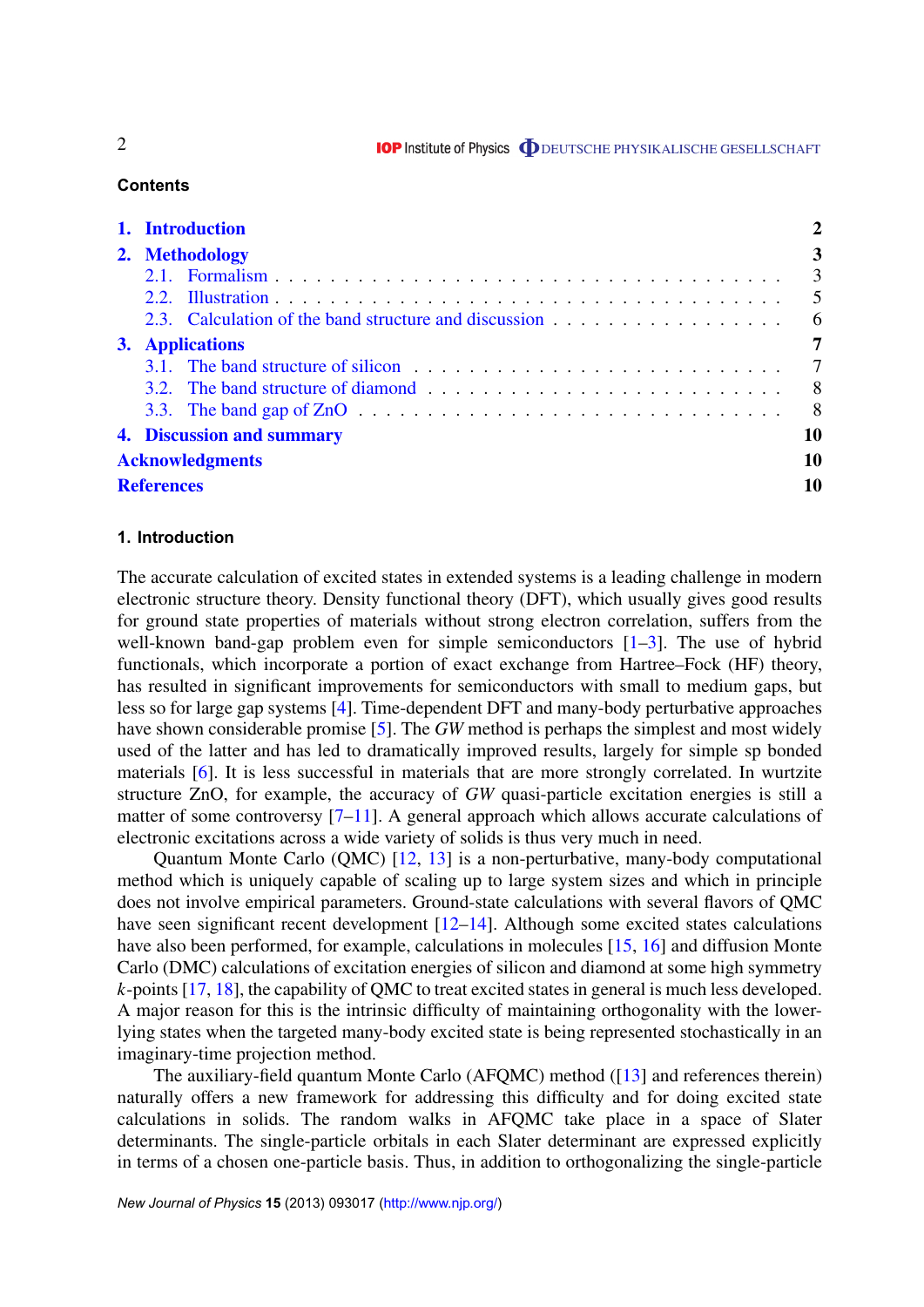<span id="page-4-0"></span>orbitals with each other (as is done in ground-state calculations), one can orthogonalize them with empty (hole) orbitals to remove contamination in the projection. For example, as an approximate constraint, the occupied orbitals can be orthogonalized with unoccupied ones defined by a trial wave function. Recent developments in ground state calculations have demonstrated that the AFQMC framework, with properly formulated sign or phase constraints using trial wave functions, allows sign-problem-free simulations with high accuracy across a wide range of both strongly correlated model Hamiltonians [\[19\]](#page-12-0) and real material systems [\[13,](#page-12-0) [20–25\]](#page-12-0).

In this paper, we show how the AFQMC approach can be formulated to accurately calculate excited states in extended systems. The ground-state method is augmented by an orthogonalization constraint with virtual orbitals to prevent collapse to lower-lying states in the imaginary-time projection. Simple trial wave functions from HF or DFT are used for the phaseless and orthogonalization constraints. We illustrate the method by calculating the detailed band structures in silicon and carbon, which are, respectively, small and large band gap semiconductors. We then apply the method to determine the optical band gap in ZnO, which has drawn much recent attention and which presents a significant challenge, with high-lying strongly correlated 3d-bands interacting with 3s and 3p semicore states.

#### **2. Methodology**

#### *2.1. Formalism*

We focus on optical gaps, from the creation of a bounded electron–hole (eh) pair (exciton) with infinite lifetime. In AFQMC, we target an excited state of the many-body Hamiltonian  $\hat{H}$  with imaginary-time projection  $|\Psi^*(\beta)\rangle \propto e^{-\beta \hat{H}} |\psi^*_{\text{T}}\rangle$  $\langle \phi_T^* \rangle$ , where  $|\psi_T^* \rangle$  $\langle \uparrow \rangle$  is a trial wave function of the excited state, and  $\beta = N\Delta \tau$  with *N* the simulation time step and  $\Delta \tau$  the Trotter step size. The wave function at any imaginary-time can be thought of as  $|\Psi^*(\beta)\rangle = \sum_{\phi} c_{\phi} |\phi_{\uparrow}\rangle \otimes$  $|\phi_{\perp}\rangle$ . Each Slater determinant in the sum,  $|\phi_{\uparrow}\rangle \otimes |\phi_{\perp}\rangle$ , is a random walker whose orbitals (mutually orthogonal initially) evolve with imaginary-time  $\beta$ . The distribution of the random walkers gives a statistical representation of the coefficients  $c_{\phi}$ . Explicitly,  $|\phi_{\uparrow}\rangle$  has the form  $(\phi_1, \ldots, \phi_i, \ldots, \phi_m)$ , where each  $\phi_i$  is an orbital that evolves with  $\beta$ , and *m* denotes the number of spin-↑ electrons. (Below we will suppress the spin index where possible; the ↓ component has a similar form.) Thus the AFQMC process resembles the propagation of a population of mean-field solutions in time-dependent external fields. As the orbitals evolve during the random walk, some non-orthogonality will develop. As long as the orbitals remain linearly independent, the walker determinant is independent of this. Eventually, however, the tendency to collapse to an unphysical bosonic ground state would create numerical instabilities due to finite arithmetic precision. To prevent this, periodically in the propagation the orbitals within each random walker are orthogonalized with each other to ensure that the signal for fermionic antisymmetry is not lost in numerical noise. This step is also needed in ground-state calculations [\[26\]](#page-12-0), and indeed even in mean-field calculations. Note that, although the orbitals in each random walker at any given time  $\beta$  can be thought of as being orthogonal, different random walkers, or the same walker at different times, are in general not orthogonal to each other in AFQMC.

The excited state energy can be calculated by the mixed estimator [\[16\]](#page-12-0)

$$
E^*(\beta) = \frac{\langle \psi_{\mathcal{T}}^* | \hat{H} | \Psi^*(\beta) \rangle}{\langle \psi_{\mathcal{T}}^* | \Psi^*(\beta) \rangle},\tag{1}
$$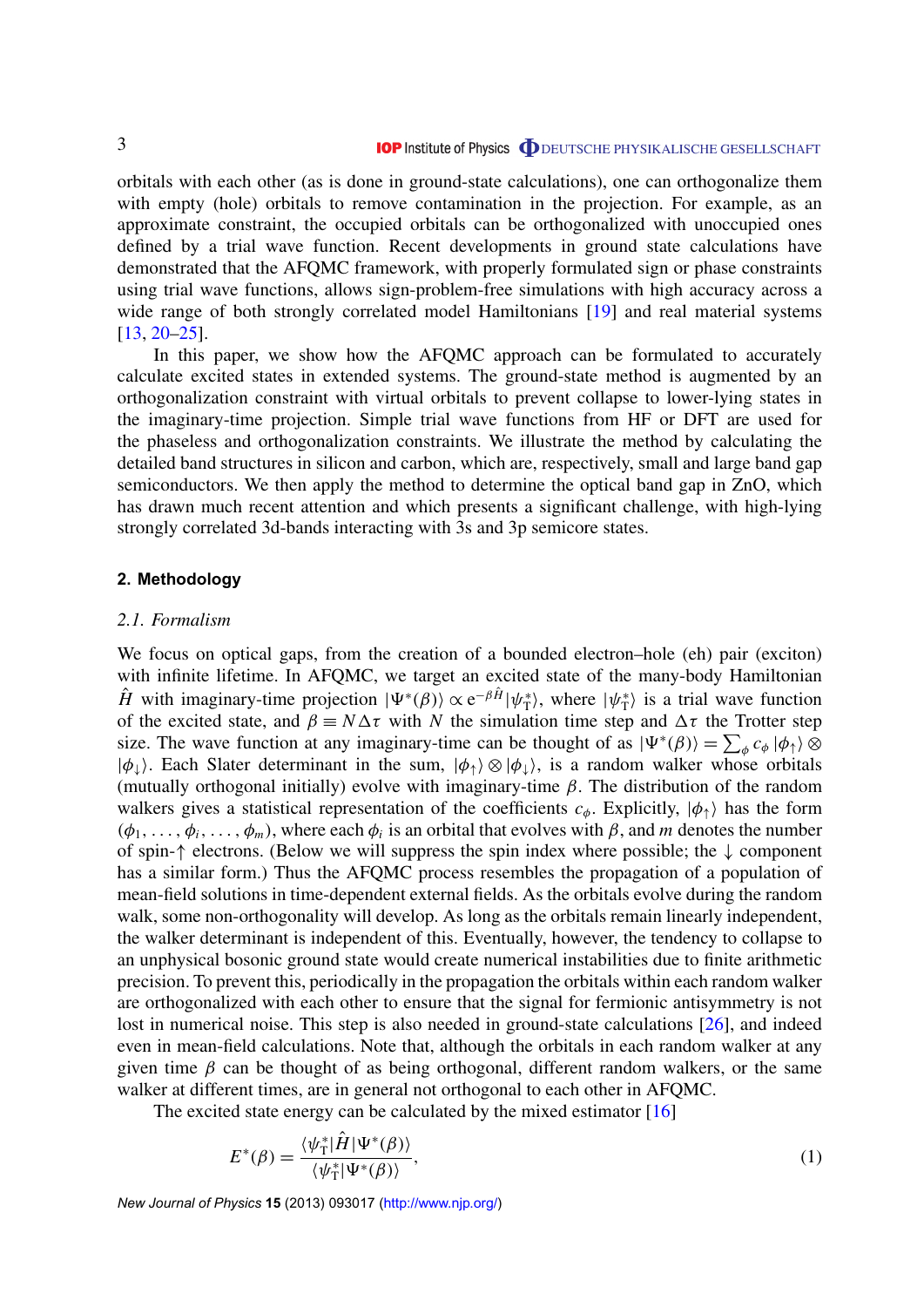<span id="page-5-0"></span>which converges to the exact result at  $\beta \to \infty$ . If  $|\psi_{\rm T}^*|$  $\binom{*}{T}$  belongs to an irreducible representation of the symmetry group of  $\hat{H}$  different from that of the ground state, equation [\(1\)](#page-4-0) is exact for the lowest excited state of that symmetry. Otherwise, imaginary-time projection is considerably more challenging, since the propagation will tend to collapse to the ground state (or other lowerlying states)  $[16]$ .

The AFQMC formalism, however, provides a natural way to prevent the collapse. The orbital structure of the random walker in AFQMC allows one to impose additional orthogonality constraints, using virtual orbitals. For a concrete illustration, consider a targeted many-body state corresponding to the 'single' excitation of replacing the *i*th valence orbital by conduction orbital labeled by *j* (thus  $j > m$ ). Each random walker is still an *m*-electron Slater determinant. For the purpose of orthogonalization, however, we will regard it as the extended ordered list  $(\phi_1, \ldots, \phi_{i-1}, \bar{\phi}_i, \phi_{i+1}, \ldots, \phi_m, \bar{\phi}_{m+1}, \ldots, \bar{\phi}_{j-1}, \phi_j)$ . Any orbital denoted by '-' is a virtual orbital whose *only* role is in the orthogonalization of the *m* occupied orbitals. A Gram–Schmidt orthogonalization on this extended set ensures the following orthogonality conditions:

(i)  $\langle \bar{\phi}_i | \phi_j \rangle = 0;$ 

- (ii)  $\langle \bar{\phi}_i | \phi_k \rangle = 0$  for  $k \in [i + 1, m];$
- (iii)  $\langle \bar{\phi}_k | \phi_j \rangle = 0$  for  $k \in [m + 1, j 1].$

After the orthogonalization step, only the *m* occupied orbitals are retained and included in the propagation and measurement, until the next time for orthogonalization when the  $\phi$  are reinserted and the procedure repeated. This extended Gram–Schmidt procedure adds minimally to the total CPU time, which is dominated by the projection and local-energy evaluations. (Timing information on the plane-wave AFQMC formalism, which is used in this work, has been discussed in [\[20–22\]](#page-12-0).) The procedure generalizes straightforwardly if the targeted excited state corresponds to 'double' excitations or beyond.

In the present study, we use the corresponding orbitals from mean-field theory as the virtual orbitals in the orthogonalization, as discussed below. The orthogonality constraint is *exact* within independent-particle theory, and a natural generalization in the spirit of the phaseless approximation [\[13\]](#page-12-0) when the auxiliary-fields are activated. It stabilizes calculations of an excited state, even if the latter is not the lowest energy state of that symmetry.

We take simple trial wave functions directly from DFT calculations for the phaseless constraint [\[13\]](#page-12-0) and for the orthogonalization. The starting point for constructing  $|\psi_{\perp}^*|$  $\langle f^*(k) \rangle$  at the selected  $k$  point in the Brillouin zone  $(BZ)$  is the single Slater determinant DFT wave function for the ground state,  $|\psi_{T}(k)\rangle$ . The orbitals  $\phi_{\sigma,i}^{T}$  are given by the eigenfunctions at *k* based on a well-converged density integrated over *k*-points. For a given excitation of spinσ from an occupied orbital *i* to an unoccupied orbital *j*, we replace  $φ_{i,σ}^T$  by  $φ_{j,σ}^T$ . In the orthogonality constraint, we use the corresponding DFT orbitals, i.e.  $\bar{\phi}_i = \phi_i^T$ . Virtual orbitals derived from different DFT calculations (local density approximation (LDA), generalized gradient approximation (GGA) and hybrids) give essentially the same results. The insensitivity of AFQMC to the choice of trial wave function has been previously noted  $[20, 23]$  $[20, 23]$  $[20, 23]$ .

For insulators, the ground states are closed shell configurations, so this type of excited state Slater determinant will be spin-contaminated in general. To avoid this, we form a twodeterminant singlet wave function

$$
|\psi_{\mathcal{T}}^*\rangle = (a_{j\uparrow}^\dagger a_{i\uparrow} + a_{j\downarrow}^\dagger a_{i\downarrow})|\psi_{\mathcal{T}}\rangle,\tag{2}
$$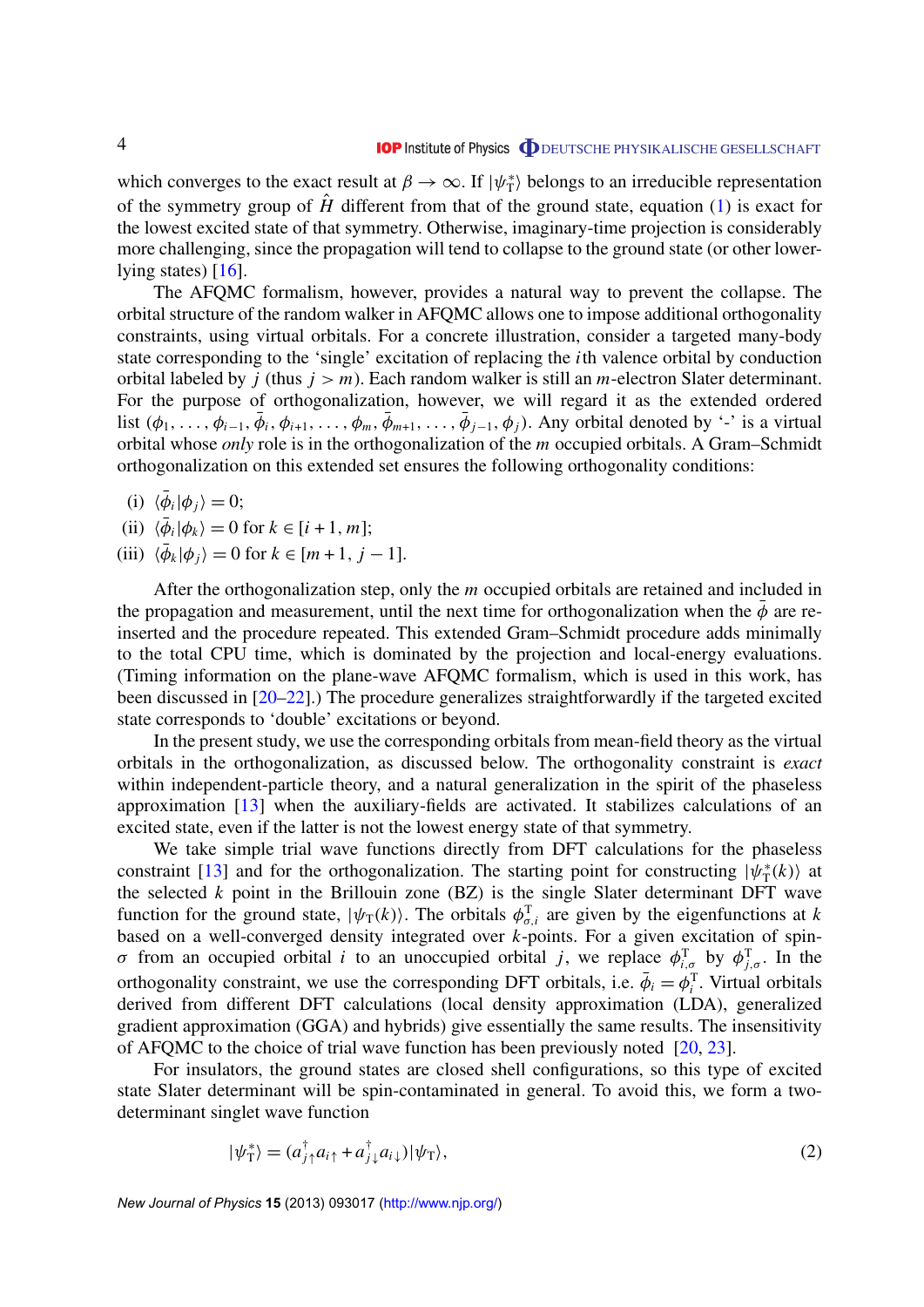<span id="page-6-0"></span>

**Figure 1.** Illustration of AFQMC projections of the ground- and excited-state  $(i = 2 \rightarrow j = 5)$  energies (equation [\(1\)](#page-4-0)) in silicon at  $k = (0.3, 0, 0)$ . Phaseless AFQMC result for the ground state (red diamonds) is compared to exact free-projection (black circles). For the excited state, free-projection (blue squares) collapses. Result from the new method with phaseless and virtual orthogonalization constraint is shown in red triangles. *GW* excitation is shown for reference and is indicated by violet dashed lines [\[27\]](#page-12-0).

where  $a_i^{\dagger}$  $\bar{j}$  and  $a_i$  are creation and destruction operators for unoccupied (conduction) and occupied (valence) states, respectively, and we assume that the spatial part of the valence and conduction orbitals are spin independent. In degenerate cases, the trial wave function is constructed by considering all possible promotions among these orbitals, and the coefficients of each determinant are set equal. In the orthogonality constraint, if the valence state  $\phi_i^T$  is degenerate, its partners are not included in the constraint, which is consistent with ground state AFQMC for an open-shell system. Similarly, any degenerate partners of the conduction state  $\phi_j^T$  are not included. All our calculations are performed at arbitrary *k*-points in the primitive cell that holds the most complete symmetry for different excitations. In supercells, the folding of bands creates additional mixing of crystal momentum eigenstates, whose decoupling at the many-body level will need further study.

#### *2.2. Illustration*

Figure 1 illustrates our method in fcc silicon. The excited state corresponds to the excitation from band  $i = 2$  to the lowest lying conduction band  $j = 5$  at  $k = (0.3, 0, 0)$ . The trial wave function  $|\psi_{\text{T}}\rangle$  was obtained from DFT with the LDA, while  $|\psi_{\text{T}}^*\rangle$  $\binom{*}{T}$  for excited state is the singlet trial wave function of equation [\(2\)](#page-5-0). For comparison, AFQMC results are also shown from freeprojection, which does not impose the phaseless constraint [\[13\]](#page-12-0) and is exact for the ground state, but is eventually overwhelmed by the fermion sign problem. (Large runs with  $\sim 2 \times 10^6$  walkers were used in the free-projection calculations.) The ground state phaseless AFQMC results are in excellent agreement with the exact calculation, indicating very small systematic error from the phaseless approximation, consistent with earlier results [\[21\]](#page-12-0). In contrast with the ground state, exactness is not ensured in free projection for the excited state; a more severe sign problem and onset of collapse is seen. The phaseless and the orthogonality constraints stabilize the excited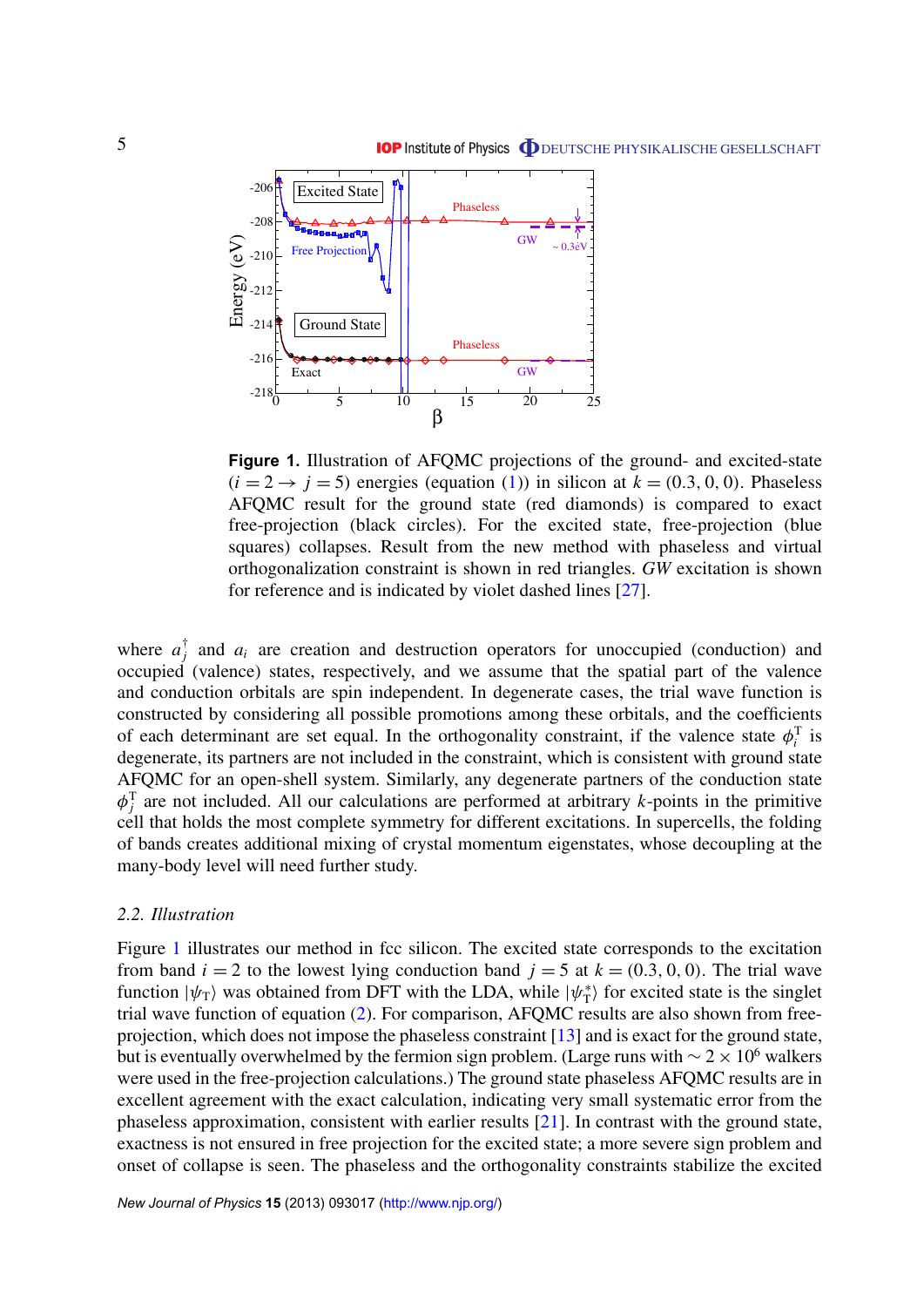<span id="page-7-0"></span>state calculation and yield an accurate excitation energy, which is within ∼ 0.3 eV of the *GW* result [\[27\]](#page-12-0) after correction of finite-size (FS) effects, as we discuss next.

#### *2.3. Calculation of the band structure and discussion*

Excitation energies from valence state *i* to conduction state *j* at any selected BZ *k* point are calculated as the difference between the AFQMC total energy and the corresponding groundstate energy

$$
\Delta E_{ij}^{\text{QMC}}(k) = E_{ij}^*(k) - E_0(k). \tag{3}
$$

Because the many-body calculations are performed in FS simulation cells, the energies have FS errors which must be removed [\[24,](#page-12-0) [28–31\]](#page-12-0). FS corrections to the thermodynamic limit can be obtained as post-processing corrections [\[24,](#page-12-0) [30\]](#page-12-0) from lower-levels of theory for both one-body (1b) and two-body (2b) effects. In excited state calculations, the creation of the eh pair results in an additional bias, from the interaction between the particle and hole. We obtain the combined 1b and eh FS correction from DFT calculations:

$$
\delta E_{ij}^{\text{eh,1b}}(k) = e_g(k) - \Delta E_{ij}^{\text{DFT}}(k) , \qquad (4)
$$

where  $e_g(k) \equiv e_i(k) - e_i(k)$  is the difference in band energies from a standard DFT calculation, using a dense *k*-point grid, while  $\Delta E_{ij}^{\text{DFT}}(k)$  is from self-consistent DFT calculations at *k* paralleling the QMC calculations in equation (3). We correct the 2b FS error, which along with the 1b effect are substantially reduced here because  $\Delta E_{ij}^{\text{QMC}}(k)$  is an energy difference between two states within the same simulation cell, using

$$
\delta E_{ij}^{2b}(k) = \Delta E_{ij}^{\text{LDA}}(k) - \Delta E_{ij}^{\text{FS-LDA}}(k) ,\qquad (5)
$$

where the two excitation energies on the right are from LDA calculations paralleling the QMC, using the standard and a specially parametrized FS functional [\[24,](#page-12-0) [30\]](#page-12-0), respectively. The sum of equations (4) and (5) gives the total FS correction  $\delta E_{ij}(k)$ . The largest contribution is from  $\delta E_{ij}^{\text{eh,1b}}(k)$ , typically  $\sim 0.10 \text{ eV}$  in the primitive unit cell of Si and diamond. Its largest value in Si is  $0.35 \text{ eV}$  at the  $\Gamma$  point. In diamond, which has a large band gap, its largest value is 0.83 eV. The 2b correction is typically smaller; its largest value is 0.12 eV in Si and diamond, and 0.08 eV for the fundamental gap in ZnO.

We then obtain a quasiparticle band structure  $\epsilon_n(k)$  from a least-squares fit [\[17\]](#page-12-0) to the calculated many-body excitation energies  $\Delta E_{ij}(k) \equiv \Delta E_{ij}^{\text{QMC}}(k) + \delta E_{ij}(k)$ :

$$
\min\left(\sum_{i\in v}\sum_{j\in c}\left(\Delta E_{ij}(k)-\left[\epsilon_j(k)-\epsilon_i(k)\right]\right)^2\right),\tag{6}
$$

where *i* and *j* run over the occupied (*v*) and unoccupied (*c*) states, respectively. There could be a constant energy shift (universal to all bands) between different *k*-points. For comparison, the highest occupied quasiparticle energy is set equal to the corresponding DFT eigenvalue:  $\epsilon_m(k) = e_m(k)$ .

As mentioned, the aim of the present QMC calculations is optical gaps. In a large variety of systems, the AFQMC method has shown to be a highly accurate, parameter-free post-DFT method in ground-state calculations using the phaseless constraint with single-determinant trial wave functions from DFT. The present 'promotion' approach addresses the problem in the spirit of capturing excitations described by number conserving eh pair excited states corresponding to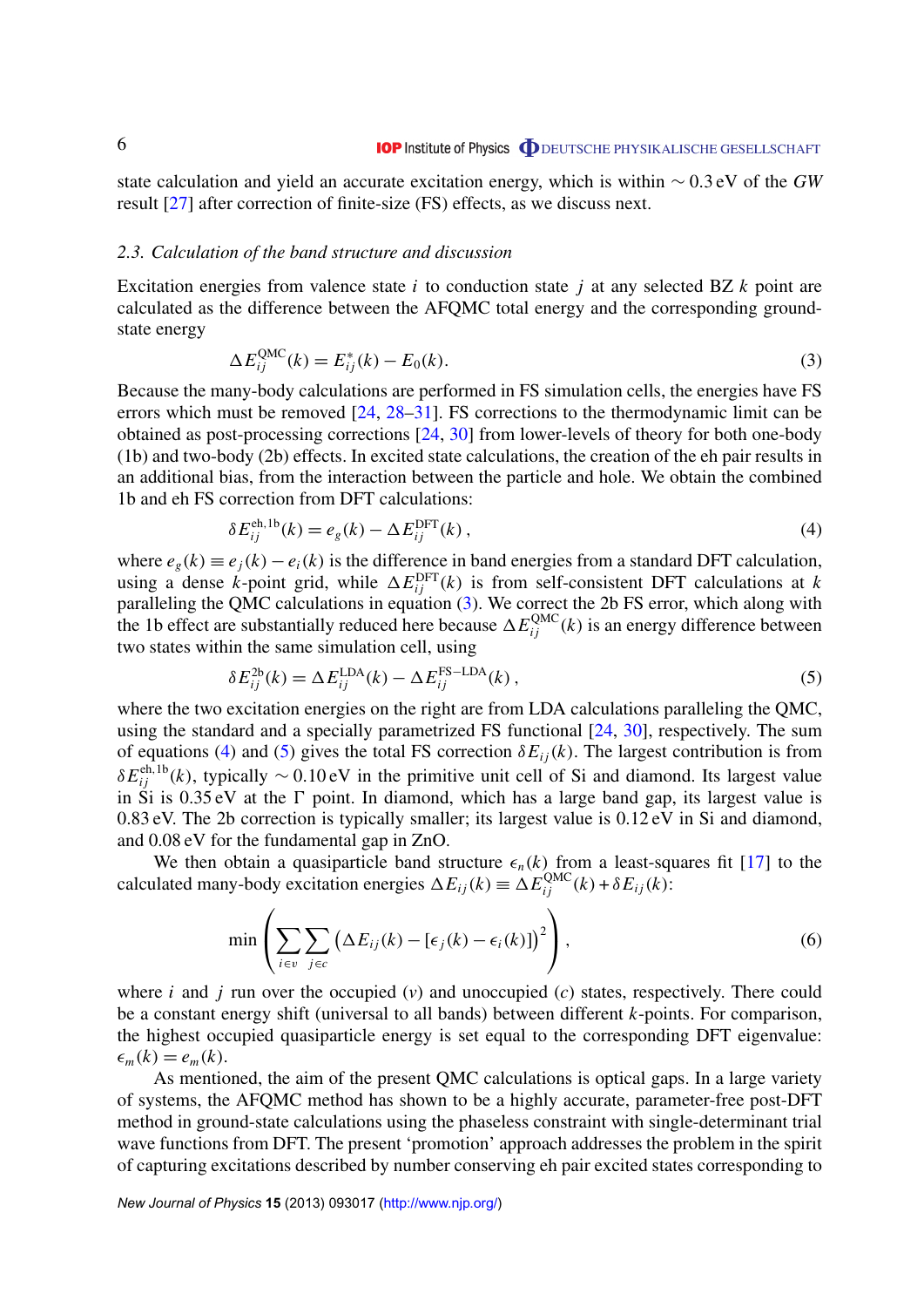<span id="page-8-0"></span>

**Figure 2.** Many-body band structure of silicon from AFQMC (blue dots). *GW* [\[27\]](#page-12-0) and LDA band structures are plotted by solid and dashed lines, respectively. Available DMC results at high symmetry points  $\Gamma$ , *X* and *L* [\[17\]](#page-12-0) are indicated by green triangle. Experimental values [\[27\]](#page-12-0) are shown as red circles.

poles in the Lehman representation of the linear density response function [\[32\]](#page-12-0). The orbital orthogonality approximation we have used in the present study assumes that the ordering of many-body excited states produced by the single-determinant trial state in a Koopman's sense is not fundamentally wrong. We will make comparisons with *GW* in discussing our results. However, it is important to note that *GW* calculates addition/removal energies and corresponding gaps. In principle, these are larger than the optical band gap by the exciton binding energy, which is small for all the systems studied here. For Si, the exciton binding energy is about  $0.015 \text{ eV}$  [\[33\]](#page-12-0).

We could, of course, also use AFQMC to directly calculate the addition/removal electron excitation energy. There are advantages and disadvantages versus the 'promotion' approach. For the fundamental gap, for example, the addition/removal approach will involve three groundstate total energy calculations  $[E(N+1), E(N), E(N-1)]$ , so it will not have the limitation above of the assumption about the excited state ordering as given by a single Slater determinant trial wave function. On the other hand, FS extrapolation will be much more challenging for the charged systems. The 'promotion' approach within the assumptions above applies to all *k*-points and can be used to obtain the entire band structure. We will focus on the application of the latter approach in the rest of this paper.

#### **3. Applications**

#### *3.1. The band structure of silicon*

The calculated full many-body silicon band structure is shown in figure 2 and compared to LDA and *GW*, as well as to available DMC and experimental results [\[17,](#page-12-0) [27\]](#page-12-0). As discussed above, because of small excitonic effect, *GW*'s addition/removal band structure is used as reference. Calculations for fcc silicon were done at the experimental lattice constant of 5.431 Å. Both AFQMC and DFT calculations used a norm-conserving separable nonlocal LDA pseudopotentials generated by the OPIUM code [\[34\]](#page-12-0), with a planewave cutoff  $E_{\text{cut}} = 25 \text{ Ryd}$ .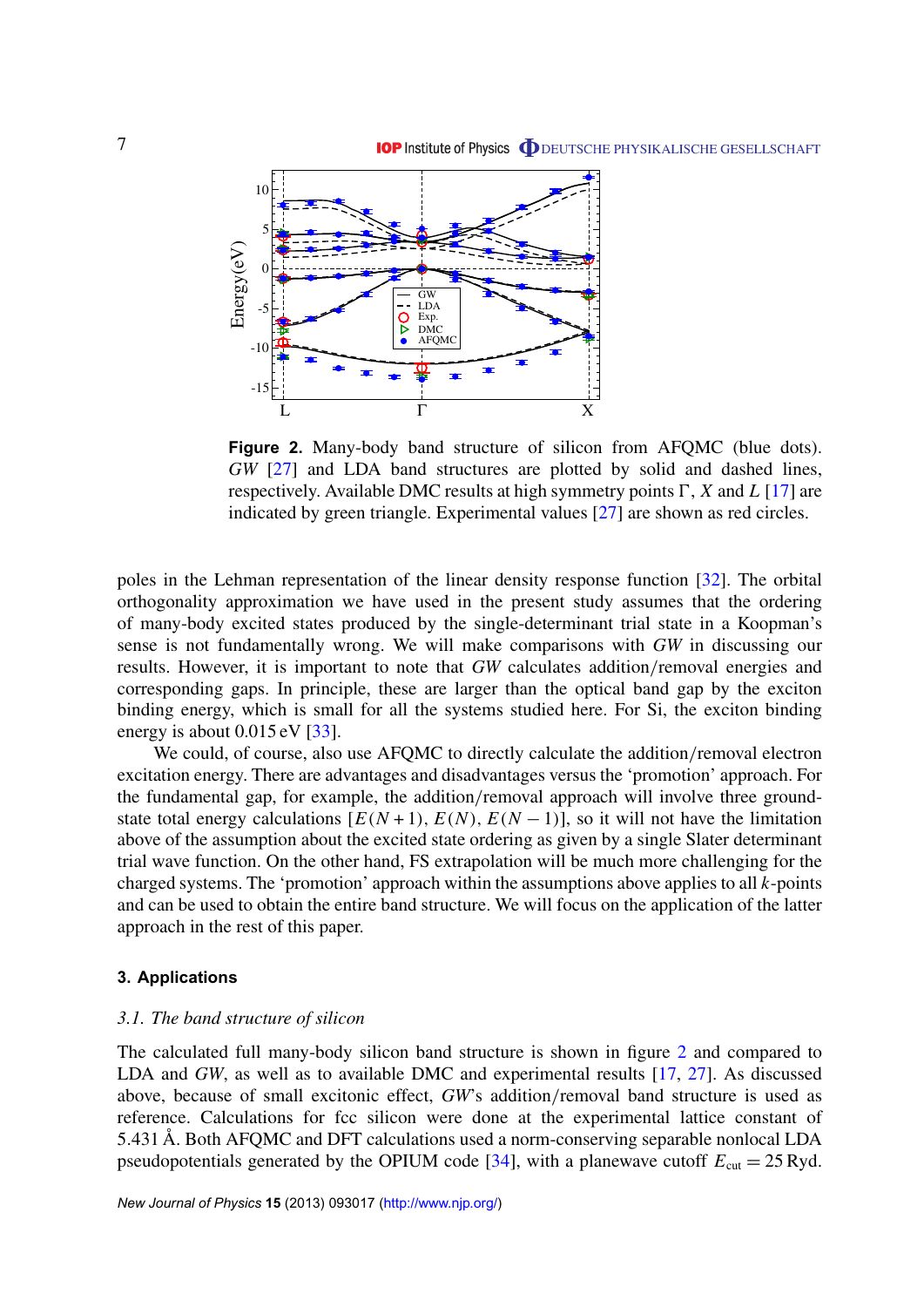<span id="page-9-0"></span>

**Figure 3.** Many-body band structure of diamond from AFQMC (blue dots). *GW* [\[35\]](#page-12-0) and GGA band structures are plotted by solid and dashed lines, respectively. Available DMC results at high symmetry points  $\Gamma$ , *X* and *L* [\[18\]](#page-12-0) are indicated by green triangles. Experimental values [\[27\]](#page-12-0) are shown as red circles.

FS correction has been applied to the AFQMC results to remove residual FS effects, which are small, as discussed in section [2.3.](#page-7-0) Trotter time-step extrapolation of calculated band gaps in standard semiconductors such as silicon and diamond (as discussed below) shows that Trotter errors are less than the statistical uncertainty (0.02 eV) for  $\Delta \tau = 0.005 \text{ Ryd}^{-1}$ . Using a  $|\psi_{\tau}^*|$  $\langle \rangle_{\rm T}^*$ from LDA, AFQMC results correct the band gap problem and are in good agreement with experiment and with *GW*. The lowest band, which corresponds to the highest excitation energies, tends to be too low. For an imaginary-time projection method, its quality can be expected to decline for higher excited states. Also the simple singlet  $|\psi_{\text{T}}^*|$  $\langle \uparrow \rangle$  or the orthogonalization constraint may not be sufficient, as there are many states with similar energies.

#### *3.2. The band structure of diamond*

The many-body band structure of diamond is given in figure 3 together with available DMC and experimental results  $[18, 27]$  $[18, 27]$  $[18, 27]$ . The lattice constant of 3.567 Å was used. The calculations are similar to those in Si, except for a higher planewave cutoff  $E_{\text{cut}} = 50 \text{ Ryd}$  and the use of GGA pseudopotential and trial wave function. We have verified that the calculations are insensitive to the difference in  $|\psi_{\text{T}}^*|$  $\langle T \rangle$  at the level of LDA versus GGA or a hybrid functional. Other calculational details are similar to those in section [3.1.](#page-8-0) Exciton binding energy is about 0.08 eV in diamond [\[36\]](#page-12-0). The AFQMC results are again generally in very good agreement with *GW* and with experiment.

#### *3.3. The band gap of ZnO*

Accurately calculating the fundamental band gap of wurtzite structure ZnO is very challenging. LDA and GGA underestimate the gap by almost 3 eV. Even the generally more accurate *GW* method gives various values [\[7–11\]](#page-12-0). There has been considerable discussion about the importance of various convergence issues, choice of pseudopotentials and additional approximations such as the plasmon-pole model and the inclusion of self-consistency in the *GW* calculation [\[7–11\]](#page-12-0). Here we will use the AFQMC method to study the full many-body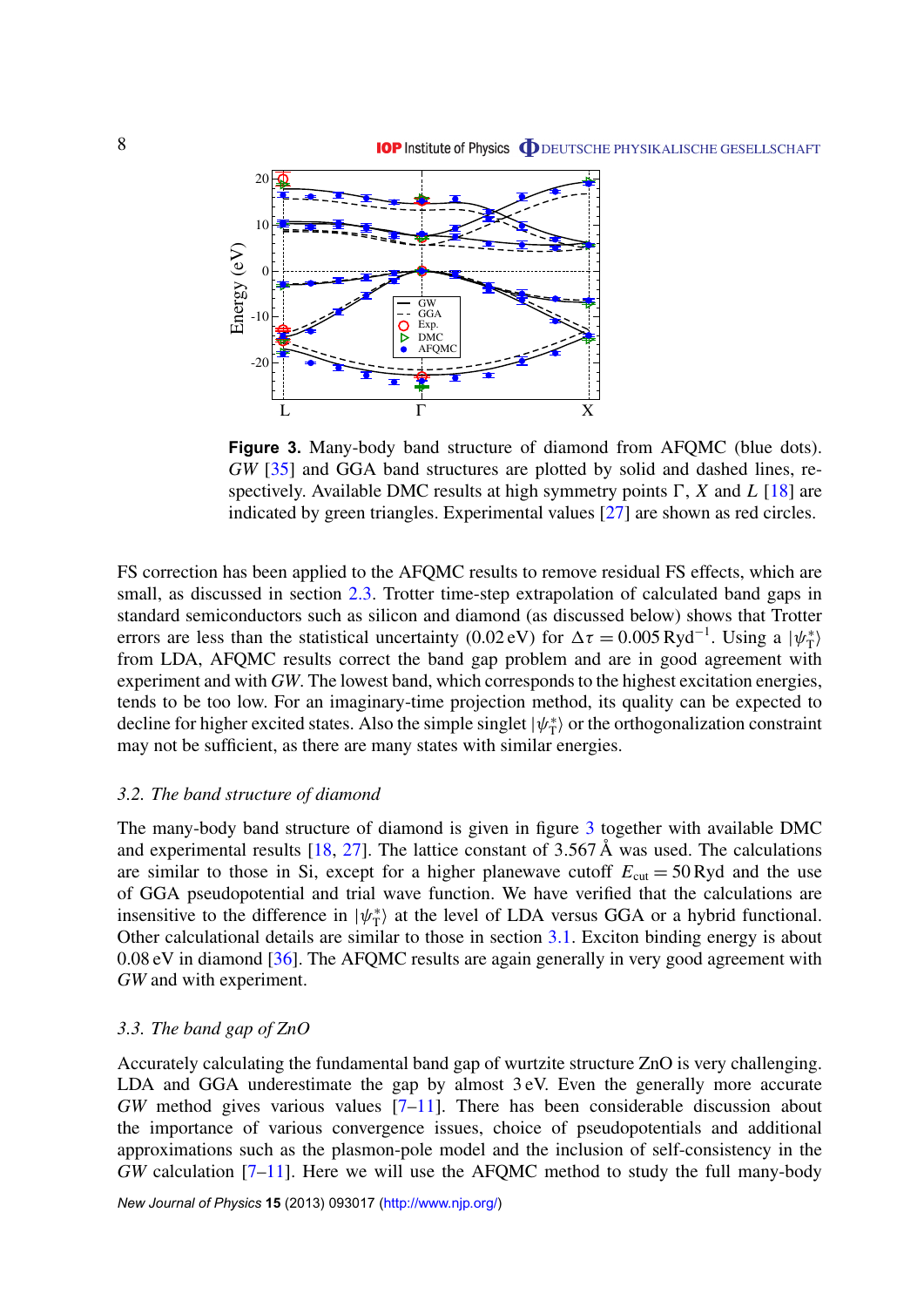**Table 1.** The calculated AFQMC band gap (eV) of wurtzite ZnO, compared to experiments [\[37–40\]](#page-12-0). Also shown are results from GGA, hybrid DFT [\[41,](#page-12-0) [42\]](#page-12-0) and *GW* [\[7,](#page-12-0) [11\]](#page-12-0). (Experimental exciton binding energy is  $\sim 0.06$  eV [\[33\]](#page-12-0).)

|                    | GGA Hybrid | GW | <b>AFOMC</b> | Exp.                                                          |
|--------------------|------------|----|--------------|---------------------------------------------------------------|
| $\Delta_{\rm gap}$ |            |    |              | $0.77$ $3.32,2.90$ $3.4,3.6,2.56$ $3.26(16)$ $3.30,3.44,3.57$ |

Hamiltonian by using high-quality pseudopotential in an *ab initio* way. The orbital orthogonality constraint is applied to guide the propagation, and its stability has been illustrated before. To properly treat the large spatial overlap among 3s, 3p and 3d wave functions of atomic Zn [\[9\]](#page-12-0), our Zn GGA pseudopotential was constructed with a Ne-core, thereby fully correlating the semicore 3s, 3p along with the 3d states in the many-body calculation. Very conservative radial cutoffs of 0.83, 1.02 and 1.13 Bohr were used for s, p and d channels, respectively, resulting in a large planewave cutoff  $E_{\text{cut}} = 180$  Ryd. The pseudopotential gives GGA optimized lattice parameters of  $a = 3.279$  and  $c = 5.284$  Å, and bulk modulus of 128.7 GPa, all in good agreement with published GGA results [\[43\]](#page-12-0).

Our AFQMC calculations were done at the above GGA optimized geometry. While hybrid functionals seem to perform better in ZnO, we chose to use simple trial wave functions from GGA in our AFQMC calculations to avoid any parameter tuning. The singlet form  $|\psi_{\text{T}}^*|$  $\langle \uparrow \rangle$  in equation [\(2\)](#page-5-0) was used. The main calculations were done with Trotter time-steps of  $\Delta \tau = 0.01$ and 0.005 Ryd<sup>-1</sup>. The Trotter error was then corrected for by extrapolation from separate runs using a single-determinant  $|\psi_{\text{T}}^*|$ <sup>\*</sup><sub>T</sub>). (The Trotter error at  $\Delta \tau = 0.005$  Ryd<sup>-1</sup> is about  $\simeq 0.25$  eV prior to extrapolation.) The calculated raw band gap was 2.54(14) eV. Since DFT severely underestimates the band gap, the FS correction is less straightforward in ZnO. At  $k = \Gamma$ , for example, the single *k*-point self-consistent GGA calculation would yield a metallic ground state. We extrapolated  $\delta E_{ij}^{\text{eh,1b}}(k)$  for *k* within 0.1 of the  $\Gamma$  point, along two high symmetry lines. In doing so, we assume that the eh effect does not introduce a discontinuity in the band dispersion, which is reasonable since it mainly relates to the simulation cell size. This yielded  $\delta E_{ij}^{\text{1b,eh}}(0) = 0.58(08)$  eV (LDA would yield 0.41(04) eV). The 2b correction of equation [\(5\)](#page-7-0) is well-behaved:  $\delta E_{ij}^{2b}(0) = 0.08$  eV. Adding the FS corrections yields our calculated band gap of 3.20(16) eV.

The experimental equilibrium geometry is at  $a = 3.250$  and  $c = 5.207$  Å [\[44\]](#page-12-0). To compare our band gap (for the GGA equilibrium geometry) to experiment, we apply a correction of +0.06 eV, which is the excitation energy difference given by GGA for the experimental and GGA-optimized geometries. (Hybrid B3LYP calculations give a correction of +0.10 eV.) Table 1 compares our final calculated band gap with optical experimental values and representative results from recent calculations. The error bar on the AFQMC result reflects the statistical error and the uncertainty in the FS corrections.

We note that, even with the small-core pseudopotential, there can be pseudoization and core-relaxation errors [\[45\]](#page-12-0). The precise effect cannot be determined without further many-body calculations. However, recent studies [\[10,](#page-12-0) [11\]](#page-12-0) comparing all-electron and pseudopotential *GW* calculations indicate that the effect is approximately +0.27 eV for a pseudopotential of similar quality to the one we have adopted. This would increase the AFQMC result for the fundamental band gap in ZnO to  $\sim$  3.53(16) eV, still within the range of experimental measurements but would seem to be in better agreement with the most recent result of 3.57 eV [\[39,](#page-12-0) [40\]](#page-12-0).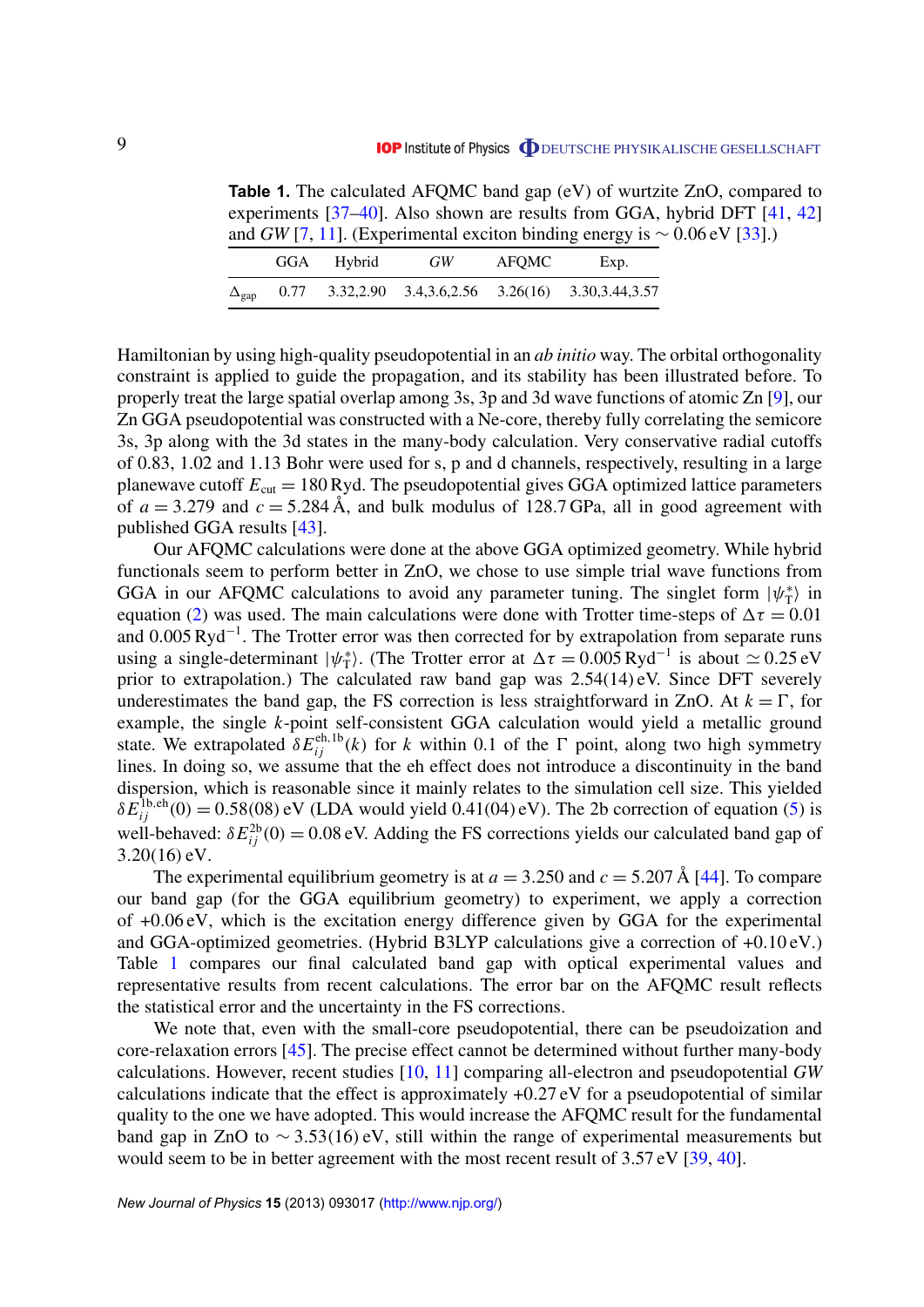#### <span id="page-11-0"></span>**4. Discussion and summary**

We have generalized a powerful AFQMC approach to excited state calculations, and carried out a first set of applications. There are many directions for future research, and various further improvements can be explored. We have used a planewave basis and norm-conserving pseudopotentials in these calculations. Other single-particle basis sets are straightforward to use, for example, with localized or natural orbitals. The former might be useful in the study of localized (Frenkel) excitons. One could also work with a truncated set of orbitals from a lowerlevel of theory, or use a down-folded Hamiltonian directly to improve computational efficiency. The constraining virtual orbitals have been fixed in our calculations, but could potentially be allowed to dynamically evolve in some way. It is reassuring that DFT trial wave functions have worked well. The overall constraint can be further improved by using better trial wave functions, as we have illustrated in molecules [\[16\]](#page-12-0). More elaborate multi-determinant wave functions can be used, for example, from diagonalization in a subspace formed by single and double excitations to conduction orbitals. Furthermore, it may be possible to use AFQMC results as feedback to improve the orthogonality constraint. For example, natural orbitals obtained from the calculated 1b density matrix might be useful in this regard.

In summary, we have presented an AFQMC approach for the calculation of electronic excitations in solids, introducing an orbitally based orthogonalization constraint in the phaseless AFQMC framework to stabilize the projection of excited states. Simple trial wave functions directly from DFT calculations were used for the constraint. Detailed many-body quasiparticle band structures can be calculated. In prototypical semiconductors (Si and diamond), the calculated band structures are in good agreement with those from *GW* calculations and with experiment. In the more strongly correlated and challenging wurtzite ZnO crystal, the calculated fundamental gap is in excellent agreement with the latest experimental data. The method is nonperturbative and free of empirical parameters, offering a possible path for general computations in correlated materials.

#### **Acknowledgments**

This work is supported by DOE (DE-FG02-09ER16046; DE-SC0008627), NSF (DMR-1006217) and ONR (N000140811235; N000141211042). An award of computer time was provided by the Innovative and Novel Computational Impact on Theory and Experiment (INCITE) program, using resources of the Oak Ridge Leadership Computing Facility at the Oak Ridge National Laboratory, which is supported by the Office of Science of the US Department of Energy under contract no. DE-AC05-00OR22725. We also acknowledge the computing support from Blue Water at NCSA and the Center for Piezoelectrics by Design. We thank W Purwanto for many useful discussions, and Eric J Walter for help with pseudopotentials.

#### **References**

- [1] Hohenberg P and Kohn W 1964 *Phys. Rev.* **136** [B864](http://dx.doi.org/10.1103/PhysRev.136.B864)
- [2] Kohn W and Sham L J 1965 *Phys. Rev.* **140** [A1133](http://dx.doi.org/10.1103/PhysRev.140.A1133)
- [3] Perdew J P and Levy M 1983 *Phys. Rev. Lett.* **51** [1884](http://dx.doi.org/10.1103/PhysRevLett.51.1884)
- [4] Becke A D 1993 *J. Chem. Phys.* **98** [1372](http://dx.doi.org/10.1063/1.464304)
- [5] Onida G, Reining L and Rubio A 2002 *Rev. Mod. Phys.* **74** [601](http://dx.doi.org/10.1103/RevModPhys.74.601)
- [6] Hedin L 1965 *Phys. Rev.* **139** [A796](http://dx.doi.org/10.1103/PhysRev.139.A796)